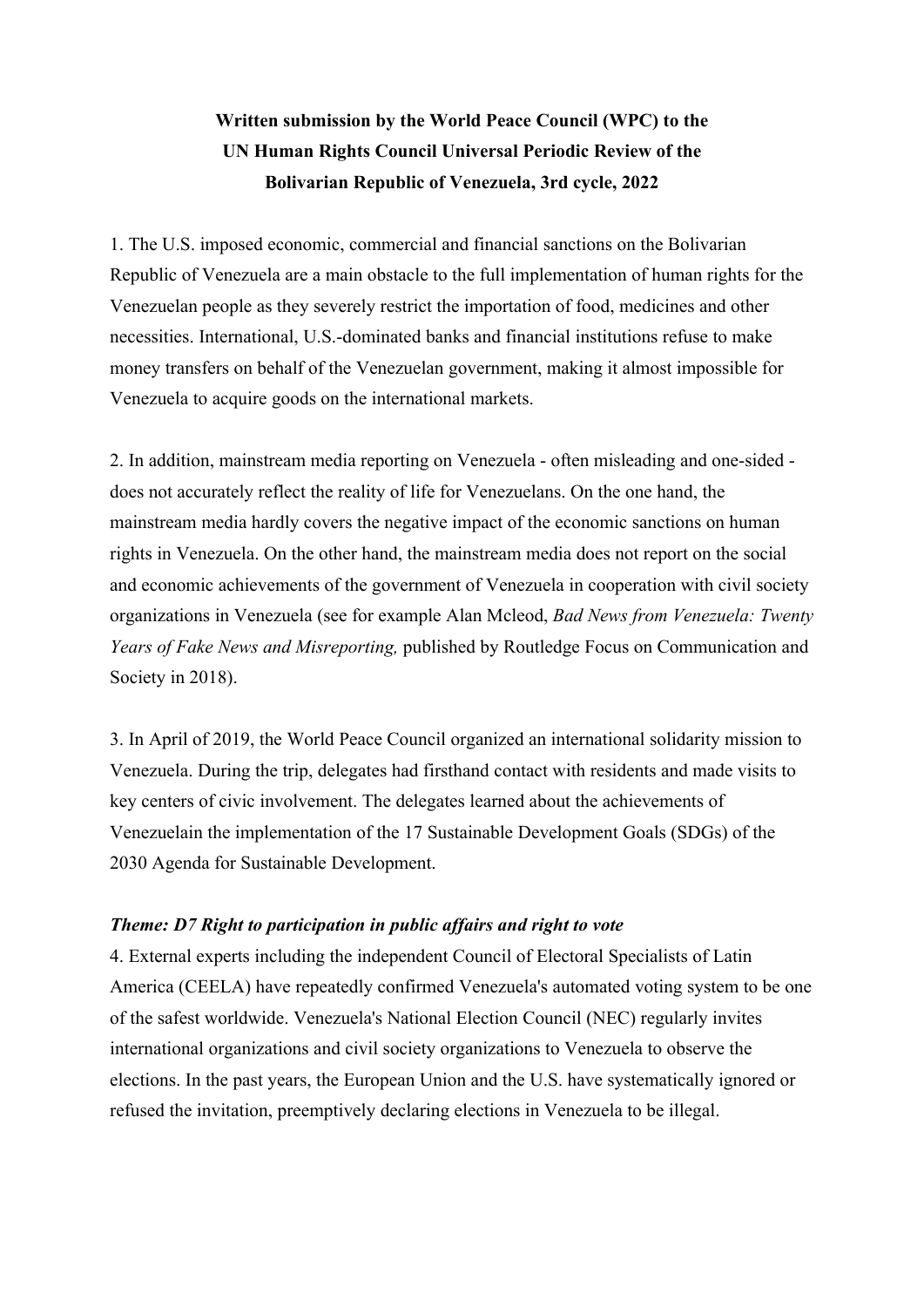5. 1,500 international observers attended the December 6, 2020 parliamentary elections in Venezuela. They could observe every step in the election process, from the installation of the polling stations, the verification of the functionality of the electronic voting system, the voting process on election day, the counting of votes and the communication of results to the NEC data center in Caracas. The members of the polling stations are drawn from among the people on the electoral register, which also includes opposition members.

6. In addition to institutions of representative democracy, the governmen<sup>t</sup> of Venezuela has implemented policies and legislation promoting and facilitating the active participation of the population in decision-making processes.Through communal councils (*consejoscomunales*) and communes (*comunas*), the residents of Venezuela - independently of their nationality actively participate in resolving the problems affecting their communities.

7. Communal councils comprise 200-400 households in metropolitan areas, 20 households in rural areas and 15 households in indigenous areas. The Venezuelan governmen<sup>t</sup> has passed several laws, including the Law on Communes (*Ley Orgánica de Comunas*), the Law on People'<sup>s</sup> Power (*Ley Orgánica del Poder Popular*) and the Law on the Communal Economic System (*Ley Orgánica del Sistema EconómicoComunal*)to allow for communal councils to federate and join together with factories, service enterprises and farms to build communes (*comunas*).

8. As of September 2020, there were 45,095 communal councils and 3,230 communes in Venezuela.To strengthen participation in decision-making processes for all Venezuelans, Venezuela'<sup>s</sup> National Assembly passed two legislative projectsin the spring of 2021 promoting the building of communal cities (*Ley Orgánica de CiudadesComunales*) and the creation of <sup>a</sup> national parliament of communes (*Ley Orgánica del ParlamentoComunal*).

#### *Theme: D43 Freedom of opinion and expression*

9. In an article published on May 20, 2019, U.S.-based media watch group Fairness and Accuracy in Reporting (FAIR) shows that private television subscribers in Venezuela rose from 17% in 2000 to 68% in 2015. Top satellite provider Direct TV controls 44% of the paid subscription market, offering plans from international news networks such as Fox News, CNN and BBC, which are notorious for their anti-Bolivarian news coverage.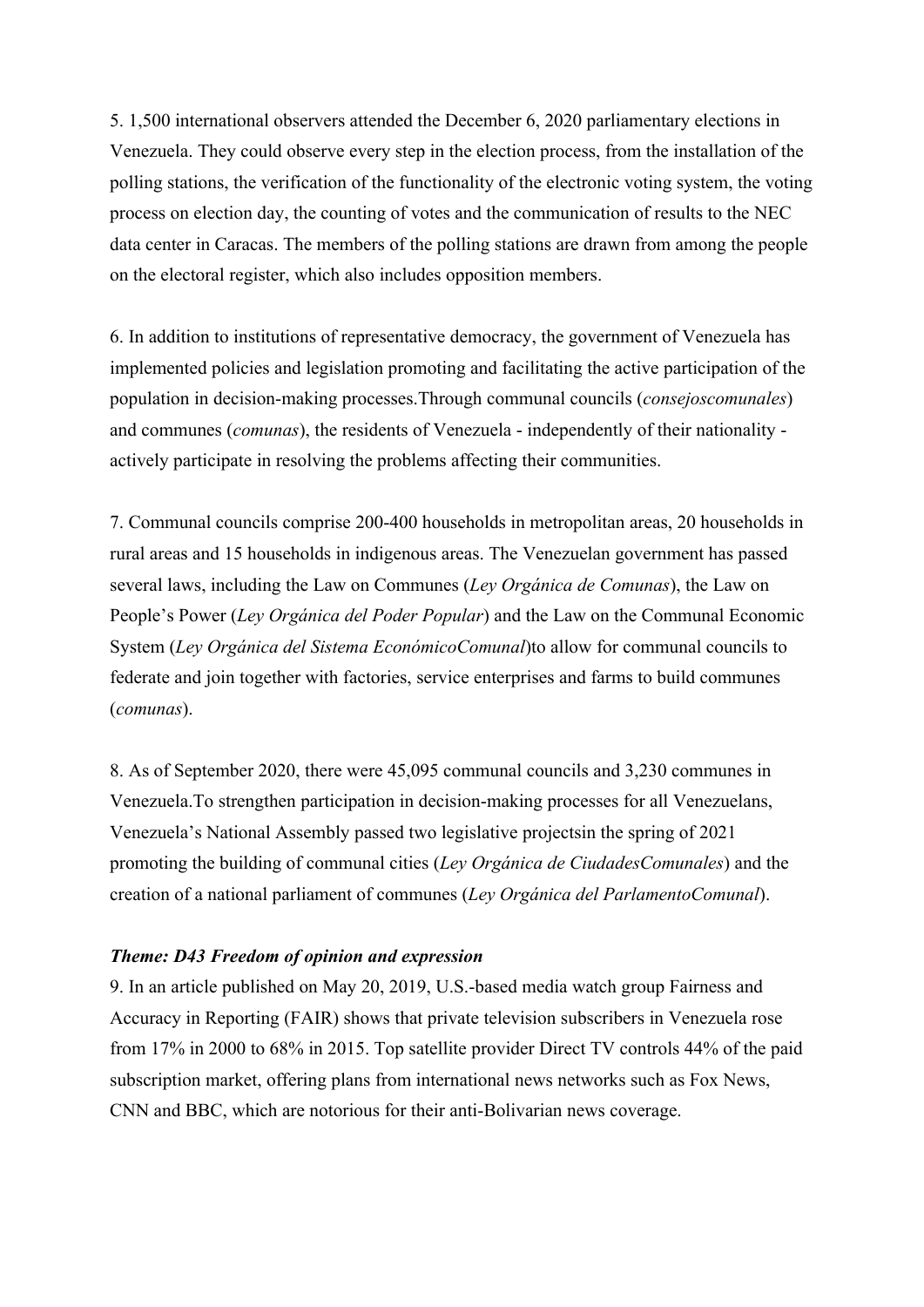10. Article 58 of the Constitution of the Bolivarian Republic of Venezuela states the right of the Venezuelan people to appropriate, truthful and impartial information, without censorship. To counter misinformation and disinformation on Venezuela by the national and international mainstream media and guarantee the people's constitutional right to truthful information, the Government of Venezuela has implemented legislation to promote community-based media made for the people and by the people.

11. Article 1 of "The People's Power Communication Act" (*Ley de la comunicación del poder popular*)of 2015 describes the objective of the law as guaranteeing the right to information and the full development of the people's communication abilities and creative powers, which are considered fundamental human rights by the Venezuelan Constitution.

12. Article 28 of the 2002 regulation on non-profit, public service community radio and television stations (*Reglamento de radiodifusiónsonora y televisiónabiertacomunitarias de serviciopúblico, sin fines de lucro*) states that at least 70% of community radio and TV programs must be produced by the community.

13. On April 16, 2019, the Swiss delegation participating in the WPC international solidarity mission to Venezuela met with representatives of Terra TV, an independent, communitybased audiovisual media organization founded in August 2018 by peasants from all over Venezuela. Terra TV teaches the skills of audiovisual media production to peasants and their families.

14. In 2019, Terra TV produced several short documentaries of women workers in Venezuela.Mardelis is one of the portrayed women. Mardelis is <sup>a</sup> literacy teacher with Mission Robinson and an organizer with several social programs implemented by the governmen<sup>t</sup> of Venezuela. She lives in the town of Boconito in the state of Portuguesa. In the documentary Mardelis tells the story of how she and <sup>a</sup> group of women learned how to produce the bricks the bricklayer used to build her home along with other materials provided by the government.

# *Theme: E21 Right to an adequate standard of living - general*

15.Article 82 of the Constitution of the Bolivarian Republic of Venezuela guarantees every citizen the right to <sup>a</sup> decent, safe and clean home. As of July 2021, 3.6 million homes have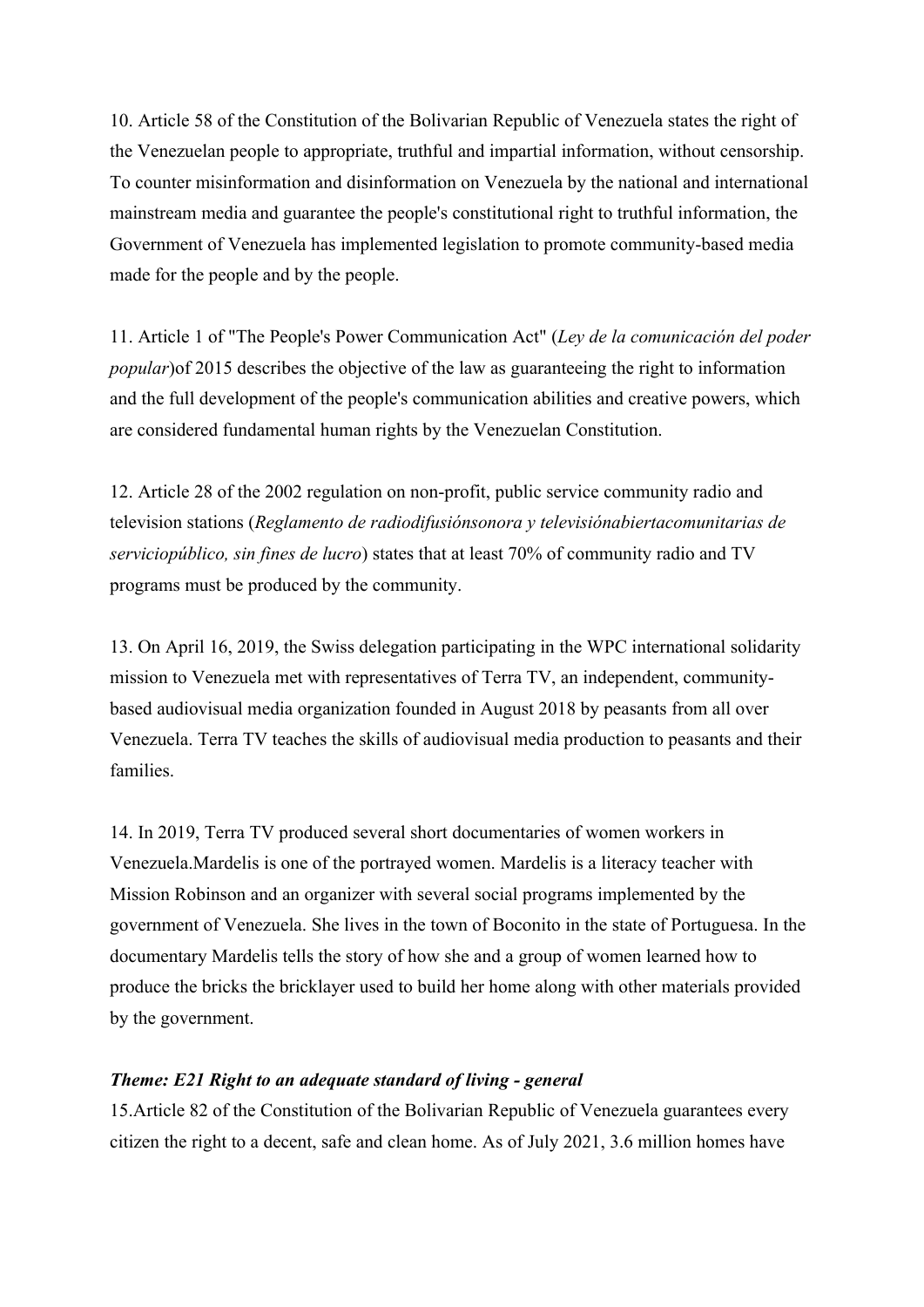been built and given to low-income families in Venezuela through the government's Great Housing Mission (*Gran Misión Vivienda Venezuela GMVV*). In May of 2019, the United Nations has recognized Venezuela as <sup>a</sup> leader in guaranteeing peoples' right to housing at the first UN Habitat-Assembly taking place in Nairobi, Kenia.

16. On April 15, 2019, the Swiss delegation participating in the WPC international solidarity mission to Venezuela visited <sup>a</sup> community-based housing project in the neighborhood of Antímano in Caracas that was planned, designed and built by 130 families with the assistance of GMVV. The materials, tools and equipment as well as professional expertise needed for the construction work were provided by the governmen<sup>t</sup> through the GMVV. The housing project includes 137 homes, <sup>a</sup> day-care center for children ("Simoncito"), <sup>a</sup> medical center ("Barrio Adentro"), <sup>a</sup> community garden, <sup>a</sup> cultural center, <sup>a</sup> radio station, <sup>a</sup> library as well as <sup>a</sup> bakery that employs 12 people from the housing project.

17. During their visit, members of the delegation were welcomed by Edith and her daughter in their apartment. Edith's daughter is in <sup>a</sup> wheelchair. Their apartment on the first floor in one of the buildings of the housing project is wheelchair-accessible.

#### *Theme: E22 Right to Food*

18. The economic, commercial and financial sanctions imposed on Venezuela by the USgovernment, the European Union and Switzerland severely restrict Venezuela's access to international food markets. To guarantee the right to food for the Venezuela people (SDG goal #2), the Bolivarian governmen<sup>t</sup> set upcommunity-run distribution centers of subsidized food called Local Committees of Supply and Production (CLAP). As of March 2021, 36,135 CLAPmonthly delivered subsidized food boxes to over 7 million families in Venezuela.

19.On April 15, 2019, the Swiss delegation participating in the WPC international solidarity mission to Venezuela visited the CLAP of the communal council Mini Parque La Cruz in Caracas' Sucre neighborhood, an area covering over 300 households. Volunteers of the community served run door-to-door canvasses to inquire about the residents' food needs and specific diets and organize the transport and distribution of the CLAP boxes.

20. The CLAP boxes distributed to residents of the Sucre neighborhood on April 15, 2019 contained corn flour, pasta, lentils, tuna, sugar, oil and other basic foods. Elderly people,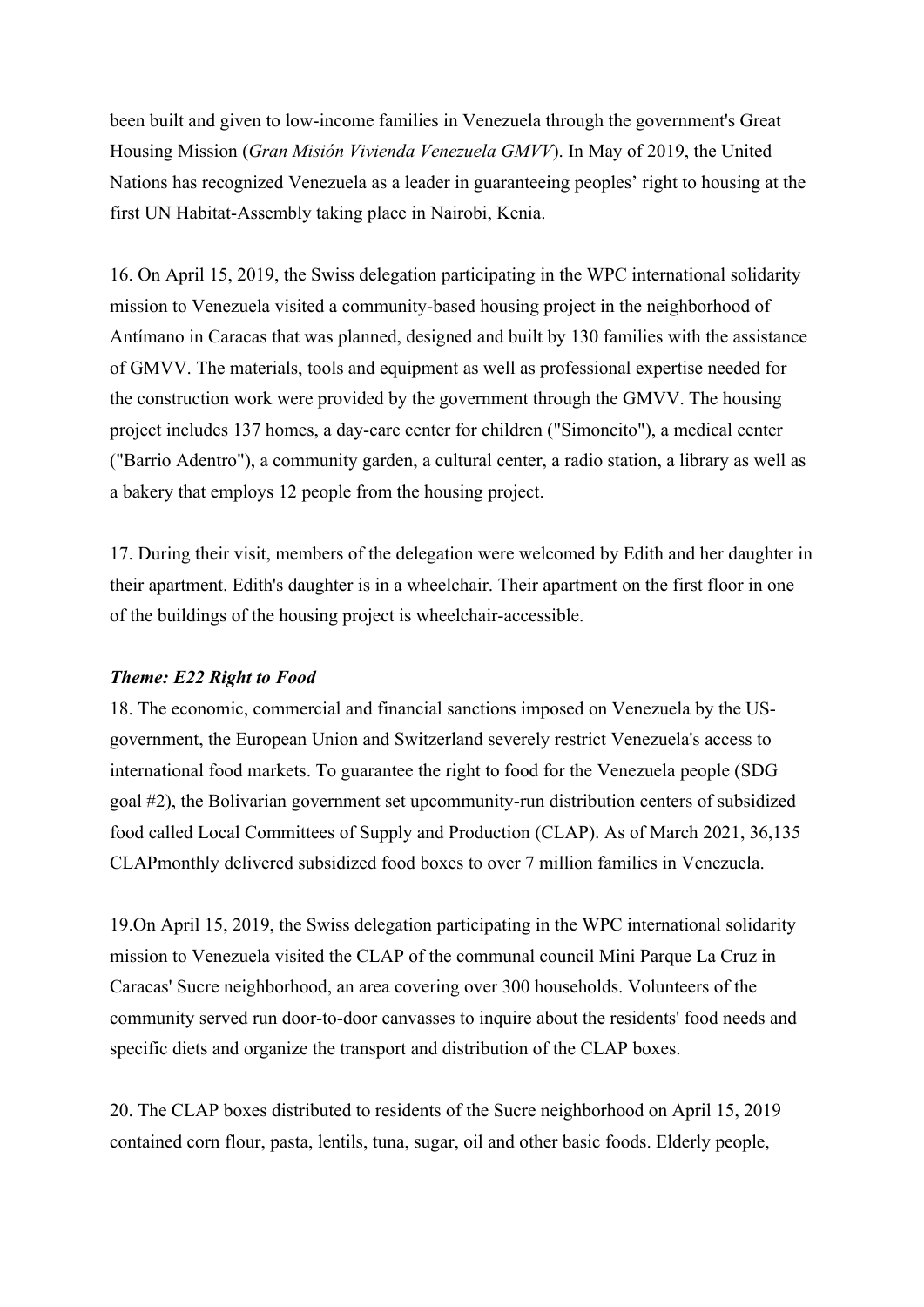pregnan<sup>t</sup> women and families with small children were served first. The CLAP food boxes protect the Venezuelan population from shortages and massive food price increases caused by the economic war headed by the U.S. on Venezuela.

21. The Venezuelan governmen<sup>t</sup> pays special attention to the prevention and reduction of child malnutrition resulting from the economic, commercial and financial sanctions imposed on Venezuela. 23,800 schools in Venezuela offer free meals to 5.5 million children in the school system. In April of 2021, the Government of Venezuela signed an agreemen<sup>t</sup> with the UN World Food Program for providing food assistance to 1.5 million students by the end of the 2022-2023 school year.

# *Theme: E41 Right to Health - General*

22. Articles 83 - 85 of the Constitution of the Bolivarian Republic of Venezuela guarantee the right to universal, free-of-charge public health care to the Venezuelan people.The economic, commercial and financial sanctions imposed on Venezuela severely limit Venezuela's access to medicine, vaccines, medical equipment and other basic health care necessities, daily putting at risk the lives of thousands of Venezuelan children, women and men.

23. The worldwide Covid-19 pandemic has made the cruel character of the sanctions even more visible. In June 2021, the Swiss bank UBS blocked <sup>a</sup> paymen<sup>t</sup> of 10 million USD made by the Venezuelan governmen<sup>t</sup> to the COVAX mechanism to buy Covid-19 vaccines for the Venezuela population.

24. To guarantee the right to health to the Venezuelan population, the Government of Venezuela has promoted the creation of apublic health care system based on the communes, local community-based entities of self-governance that allocate decision-making power and material resources directly to the people in the community.

25. One is example is the commune Altos de Lídice in Caracas' La Pastora neighborhood, composed of 5,190 residents, 1,000 of whom are children. The commune has <sup>a</sup> 100% health coverage; every single resident has access to free health care. Teams of volunteers do door-todoor canvasses to all neighborhood households to inquire about the health needs of residents, distribute medicine to residents who cannot leave their homes, join doctors during home visits to sick residents and monitor sick residents. Health committees set up communal drug stores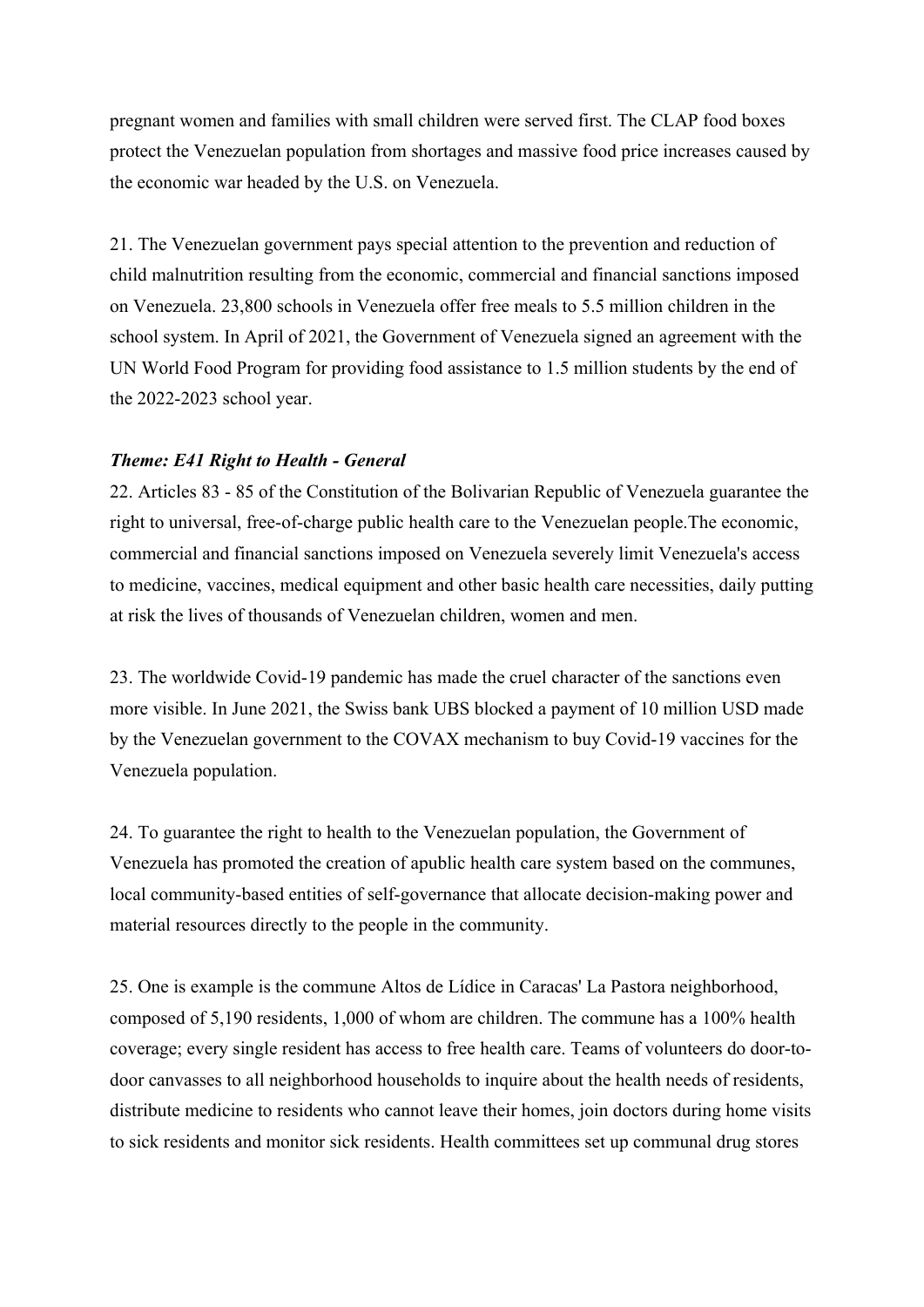for the distribution of medicine to the people of the neighborhood and organize vaccine and prevention campaigns to protect residents from specific health issues.

26. Particular attention is given to the 1,000 children in the community.Health committees check the health of each single child and keep track of undernourishment and overweight to make sure the affected children receive the necessary care.

27. Venezuela's community-basedhealth care system has saved countless Venezuelan lives during the Covid-19 pandemic despite the increased economic, commercial and financial sanctions.With 11.3 deaths per 100,000 residents (John Hopkins University Coronavirus Resource Center, July 7, 2021), Venezuela is among the countries with the lowest number of casualties related to Covid-19 worldwide. For comparison, there are 184.59 casualties per 100,000 residents in the U.S.

28. Health teams canvass all households in affected areas for mass testing. Residents who test positive are brought tospecific centers for isolation or transferred to <sup>a</sup> hospital if necessary. Every step of their care process is free of charge, including the food and the medicine.

29. The online-platform *Sistema Patria*set up by the governmen<sup>t</sup> provides assistance in detecting infected individuals and providing them the necessary care. People with Covid-19 symptoms can register online to receive <sup>a</sup> home visit by <sup>a</sup> medical team who will test the person and, in the case they're positive, transfer them to <sup>a</sup> hospital.

30. Households in shut down areas receive food, drinking water and gas through the CLAP system. The commune'<sup>s</sup> work brigades disinfect public spaces. Community-run factories produce masks for their population.

# *Theme: F14 Participation of women in political and public life*

20. Women are <sup>a</sup> majority of leaders in Venezuela's civil society organizations. 70% of organizers and leaders in communal councils, communes and social programs are women.

# *Theme: F39 Youth*

20. On April 14, 2019, the Swiss delegation participating in the WPC international solidarity mission to Venezuela visited the community Center "Gran Base de Misiones de Paz 'Hugo